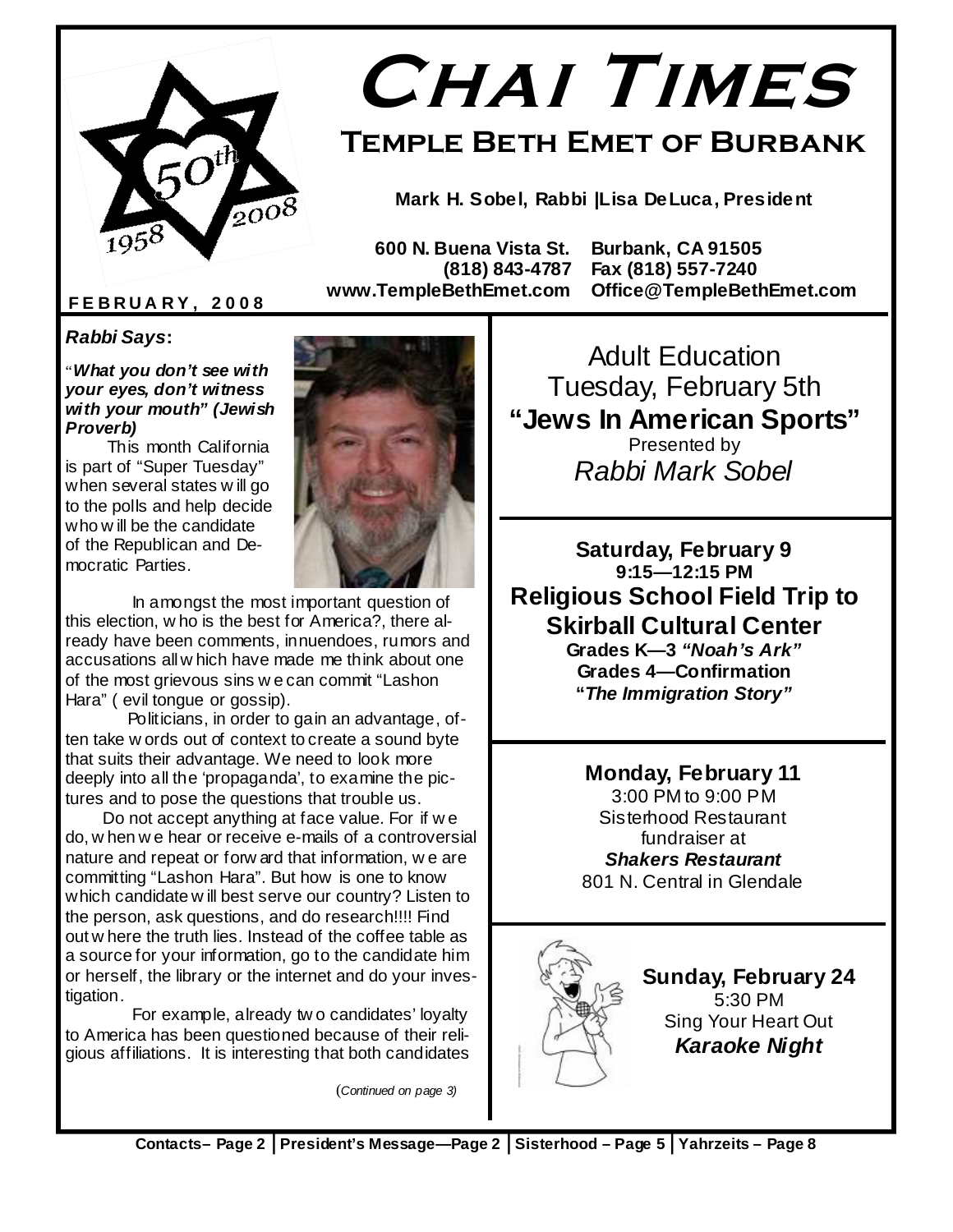## President's message

Time seems to move w ith greater speed as one grows older. I remember w hen I w as young weekends w ere very far apart and months seemed a lot longer. Waiting for a special event took eons and a w eek in school sometimes felt like forever.

Now that I have matured and filled my days so full there are not enough hours in a day to get everything done, w eeks speed by so fast that by the time summer is over w e are celebrating the holidays.

Now I know I have been around over 50+ years and it only seems like yesterday that Iw as born, according to my parents. (They have been married this month 56 years.)

Half a century does sound like a long time. But is it? It all depends on your perspective.

Our temple this year is celebrating its 50<sup>th</sup> year since it w as established. The ideals since its inception has been honored and w e have become truly a temple w ith a heart. No one is turned aw ay, no one is made to feel insignificant, and everyone is greeted w ith respect and eagerly w elcomed. I am so honored to be president at this time in our temples history and to be able to honor those w ho held this office before me.

I invite you to help celebrate this 50<sup>th</sup> year in all our events yet to occur. We plan on creating an atmosphere of joyous celebration for all of our members and the community in w hich w e live to join us at every event.

What w e have coming up w ill be spectacular. This year w e have a 50<sup>th</sup> Anniversary Committee, w hich you could join, to help make all our (Continued on Page 3)

#### **TEMPLE BETH EMET CONTACTS**

| HavurahRuth Glick818-780-9134                |               |
|----------------------------------------------|---------------|
|                                              |               |
| Men's ClubRabbi Mark Sobel                   | 818-843-4787  |
|                                              |               |
|                                              |               |
|                                              |               |
| Sisterhood Membership Ruth Glick818-780-9134 |               |
|                                              |               |
| Temple MembershipRuth Glick818-780-9134      |               |
| Temple Usage Maurine Gold                    | .818-848-5214 |
| TributesJohn Eisinger818-842-5439            |               |
| Ways and Means Mark Greenfield818-954-8861   |               |
| Youth GroupMark Greenfield818-954-8861       |               |
| PublicityYvonne Beltzer818-848-6204          |               |
|                                              |               |

**Rabbi William M. Kramer Z''L . . . . . . . . . . Rabbibill.com** 



#### **CHAI TIMES TempleBethEmet.com**

**Chai Times** is a free, monthl y newsletter delivered by mail or available on the Templ e Beth Emet website.

Article submissions are welcomed and may be emailed directl y to the **Chai Times** at

#### **Chai\_Times@TempleBethEmet.com**

or by deliver y to the Templ e office. Articles will be published based on space a vailable, relevant content, and at the discretion of the Editing Staff, Temple Officers and Directors.

#### **Tribute Cards**

Tribute cards are alw ays in order for happy or sad occasions. These cards are a wonderflul w ay to remember or honor someone. The cost of our Tribute cards is now \$3.00 each.

If you w ould like to send a card, just contact our Tribute Chairperson, John Eisinger at 818-842-5439, and he w ill do the rest.



**Happy Anniversary**

#### **FEBRUARY ANNIVERSARIES**

Ruth & Fred Kubik

Marie & Joseph Fischer

Diane & Craig Weisman

Laura & David Goldstein

Ava & Michael Silverstein

**Temple Beth Emet** 600 N. Buena Vista Burbank CA 91505 (818)843-4787

"*the temple with a heart*"

*An Independent Reform Congregation* Fran Bernstein Kiddush Planner

*We Welcome You To Our Friday Services 7:30 PM*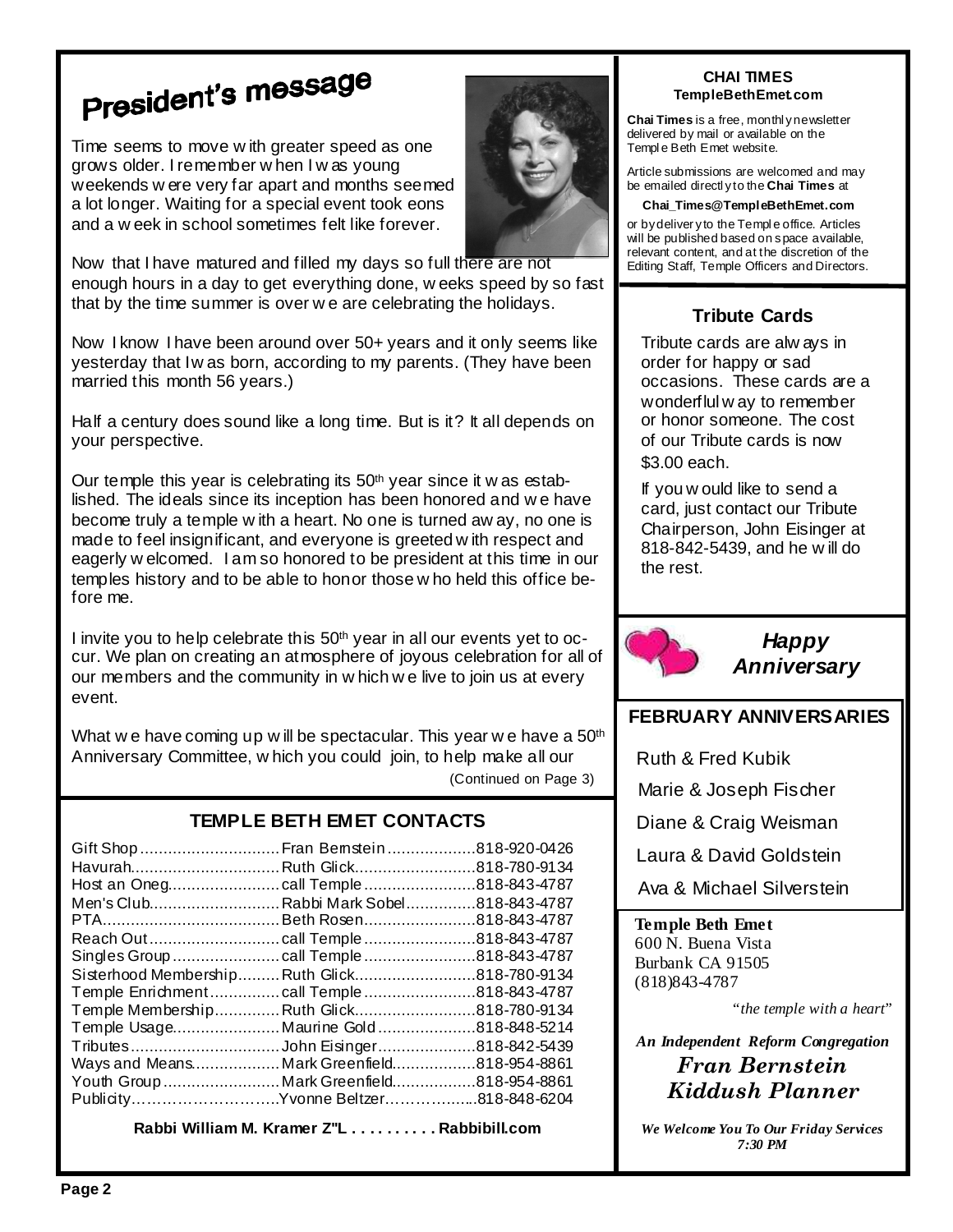#### **Rabbi Says**: (Continued from page 1)

are professed Christians, but the questions still persist as to their loyalty to the Judeo-Christian ethic. We know all about loyalties being questioned. Last month w e read in the Torah about how Pharaoh questioned our loyalty to Egypt, and next month w e w ill hear all about Haman's terms that w e are 'spread out and scattered throughout the kingdom and do not obey the king's laws'. As far as history has taught us, our people have alw ays been loyal to the government w here we have lived and obeyed its laws, as long as they did not conflict w ith our Judaism. And w hen they did conflict w e sought to change the law s not the government.

 We are taught that to embarrass a person in public equates to murder because w e have destroyed that person's reputation. How many people's reputations w ill be destroyed by the time the election takes place? We cannot be amongst those doing the murdering. We must preserve the honor and dignity of all candidates, even those whose opinions are not ours.

 We, as one of many groups w ho have been the beneficiaries of America's unique 'innocent until proven guilty' brand of justice must see that in all places, and at all times, no matter how minute, timely, timeless or informal, it remains the law of the land. To do less w ould not only be un-American, it w ould be UN-JEWISH.

 May the Holy One grant to the one you choose a pure heart and a w orthy spirit, so that he or she may lead this country to new heights of greatness for all Americans. B'ahava,

Rabbi Mark

**President's Message:** (Continued from page 2)

Sisterhood, Men's Club, PTA, Youth Group, extra special. Adding a little schmaltz to dress things up a bit and give our Hamish temple's functions a flare of the extraordinary.

On February 21<sup>st</sup> w e will have our first 50<sup>th</sup> committee meeting.

I invite everyone and anyone that has something to share to contact the temple. Whether it is a story, photographs, and memories of something that touched your heart, or even share an idea of how to make this year unique.

Contact the office if you wish to become involved in any way at all. We look forw ard to hearing from you. All members and past members have so much of our history in your keeping. The more you're able to share the more w e become aw are of whom w e are as a temple community.

May I see you often this year in healthy celebration of our being Temple Beth Emet. Lisa De Luca

**February Yahrzeit Donations Howard Strauss**  ..In loving memory of **Vicki Dolnick Strauss Marva & Peter Felchlin**  ..In loving memory of **Albert Lassoff Phyllis Jacob**  ..In loving memory of **Elmer Jacob & ..Rose Stark Mr. & Mrs. Gerald Becker**  In loving memory of **Edith Russell Marshall & Sharon Maydeck**  In loving memory of **Ann Maydeck Lisa DeLuca**  In loving memory of **Leonard Lebow Linda & Tom Kiernan**  In loving memory of **Margaret Buckley, Audrey Binstock & Florence Katz Adrienne Zahler**  In loving memory of **Don Zahler & Miriam Zahler Leo Peckman**  In loving memory of **Sadie Peurye Marlene Dreyfuss**  In loving memory of **Rosalind Avrashow Adele Beckenholdt**  In loving memory of **Shirley Green Lester & Monica Pink**  In loving memory of **Bernard Pink Elaine & Scott Fishman**  In loving memory of **Ethyle Greenberg Jerry & Adrienne Everakes**  In loving memory of **Miriam Everakes Eileen Martin**  In loving memory of **Rosalind Avrashow Steven M. Byron**  In loving memory of **Doris Lee Byron Ruth Glick**  In loving memory of **Naoma Goodman Bruce Bigley**  In loving memory of **Louis Bigley The Rattners**  In loving memory of **all our parents & loved ones that you have faithfully remembered for us and with us this past year.**  We gratefully acknow ledge receipt of a donation to the Temple by **Herbert & Frieda** 

**Murez** and a donation to the **Rabbi's Fund**  by **Al and Betty Canter** In loving memory

of **The Rosenthal Family and Alan Matays**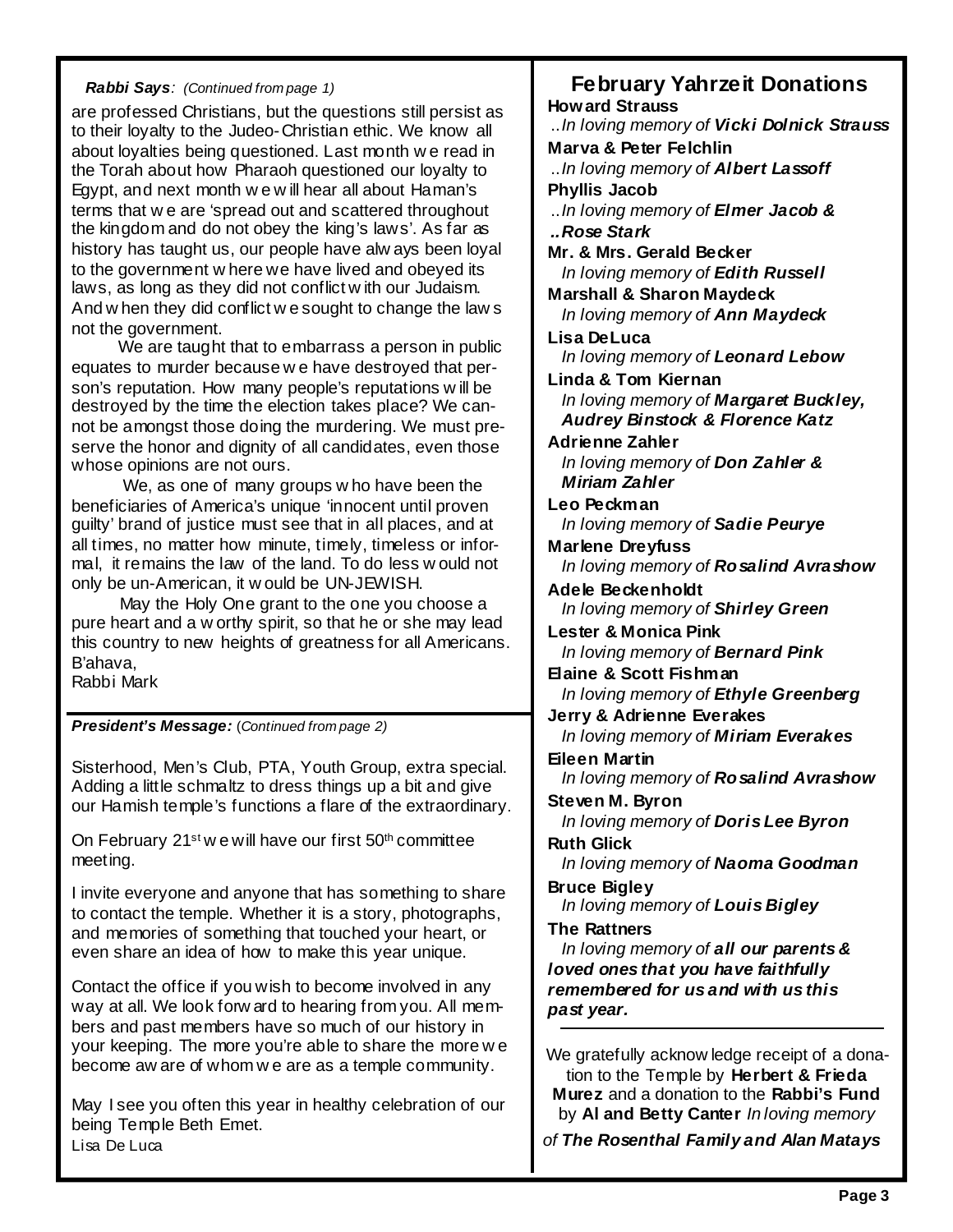# Temple Member Chai Lights

**Bernie and Toby Berman** are celebrating their **50th Wedding Anniversary.** Plan to come to Temple March 21, 2008 to help them celebrate and renew vows.

#### **My Trip to Israel**

 On my trip to Israel we went to the Arab market and the Wall. We were in the Holy Land except it really wasn't that holy. They were just regular people who wear sneakers. We went to the Dead Sea. It was definitely dead. We also went to the Art Market. There we got stuck in a thunderstorm. We had to drive back and forth from Jerusalem to Tel Aviv.

 My parents and I got home to Burbank. My mommy and I got food poisoning from airline food.

by Sarah Pacifici,  $5<sup>th</sup>$  grade

Temple board member **Yvonne Beltzer** was the recipient of the prestigious Golden Mike award for her investigative reporting on the Staples Center.

#### **A Prayer for Healing is Needed!**

**Phillip Margolin**, who has just become a father recently, has suffered a severe head injury due to a car accident and now lies in a deep coma at Holy Cross Hospital in Sylmar.

His parents, Neil and Vikki Margolin Vice Presidents of TBE, are in need of all our prayers and support.

**Ben Garman** a long time member of our congregation has suffered a debilitating stroke and is in Panorama Kaiser Hospital.

#### Mitzvah of bikkur holim

We would like to know if you are ill, in the hospital (or being treated at home), not as an exercise in gossip, but as an opportunity for **bikkur holim,** to extend a helping hand or a word of encouragement to the sick person. Yet it is quite possible you are not yet ready to share the private fact of being sick with the us. We are ready, whenever, you are ready.

**Remember the sick with cards, calls & visits.** 

**Richard Emerson** is recovering from an injury. We wish him a speedy return to good health.

**Helen Pappert** would love to receive visitors. She is at Burbank Health Care, 1041 Main Street in Burbank.

With great sadness we report the passing of longtime Temple member and friend

#### **Naoma Goodman**

Naoma was a past president of the Temple and had been a professional singer in her career.

We will greatly miss her and extend our love and sympathy to her husband Norman and to her family.

#### **Welcome new members**

**Terry Goldwater and sons Ryan Dietz & Mike Dietz.**  We are delighted that you have decided to join us and trust that the benefits of membership w ill meet your expectations.

#### Hello All:

Just a note from Roseburg. I know Lynda is keeping you all updated as much as she can, but I figured it would not be a bad idea if you heard from me. Everything is going w ell, I have checked out fishing spots and other fun things to do. Oh yes the more important things are going ok also. As I'm writing this it is supposed to be real cold this w eek w ith snow. The weather people might have this correct it's 30 or so right now with it going dow n to 20 or so for the rest of the w eek.

Well that's about it for know hope all is w ell.

Gary Frommer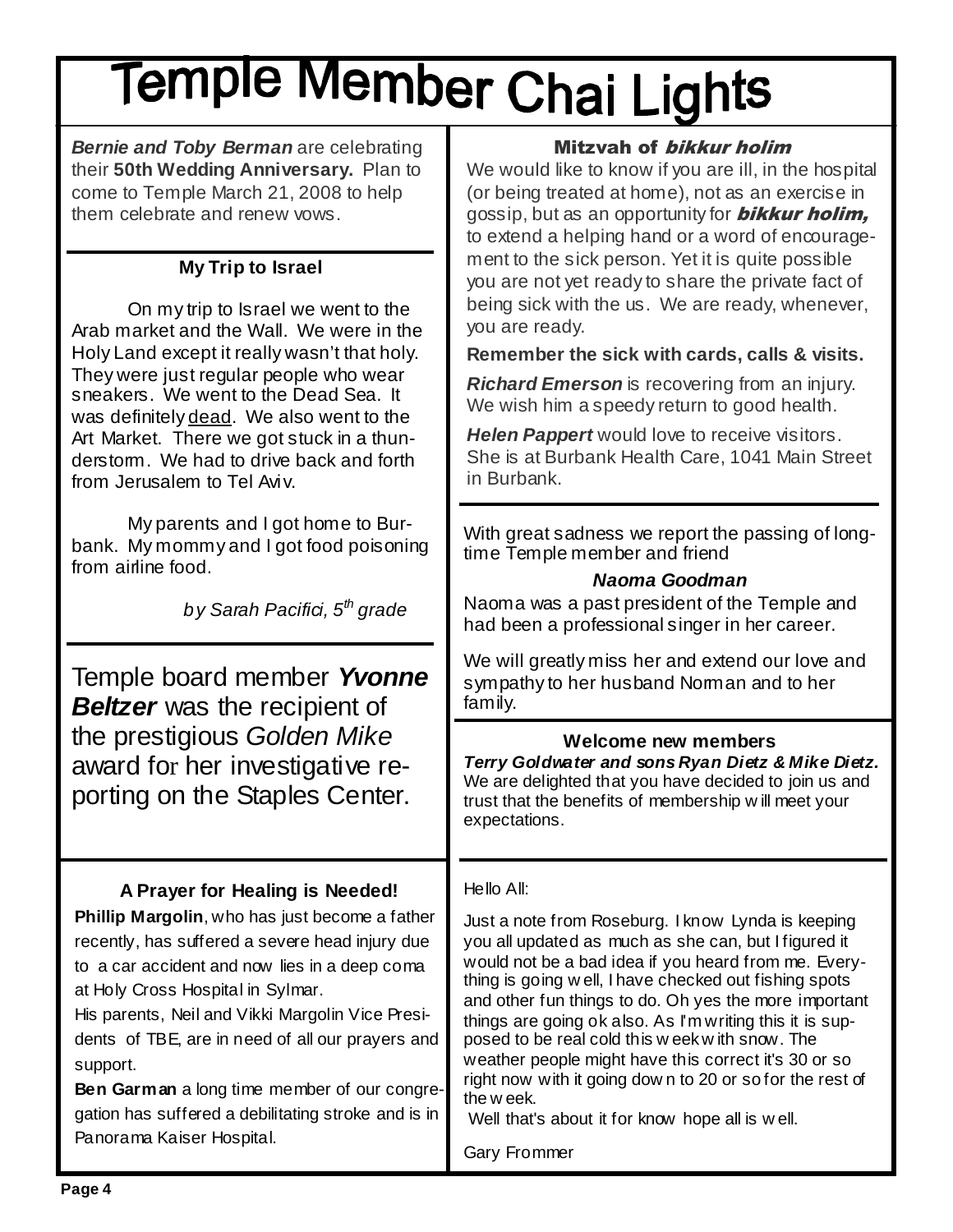## SISTERHOOD

We make everything so easy. If you're too busy to cook, help is on the way. Monday, February 11 is our "Night at Shakers" restaurant fundraiser. This is that friendly family restaurant located at 801 N. Central, just off the 134 freeway in Glendale. Here's how it works. (1) Treat your family and friends out to dinner. (2) Tell your server you are with Temple Beth Emet and a portion of your tab will come back to sisterhood. **It's as easy as that!** The best way to enjoy dining is with a group of friends, so join us and help us earn a little for our treasury. Your support is always appreciated.

#### **Come sing your heart out**.



Get ready for a rollicking good time. Here is your chance to bust out with your favorite songs from the 40's classics to country, jazz and even hip-hop. Fun for anyone who wants to take a crack at it. So grab your friends, we'll plug in the mike and get the party started. All this plus dinner too. This is all happening on Sunday, February 24 at 5:30 PM. Watch for flyers for details. Call the temple for reservations. We need to know how many to plan for.

Being out of action is no fun. Maurine and Bemice have been ill. We wish them a speedy retum to good health.

You don't need a special holiday to have a reason to celebrate. You can celebrate the "**everyday special days"** by sponsoring an Oneg Shabbat, and an easy way to sponsor an Oneg is to have sisterhood handle the refreshments for you. Call Fran Bernstein at (818) 843-4787 and she'll take care of it for you.

That's not all—Coming up: February 19 – regular meeting March 6 – Purim dinner March 18 – regular meeting March 21 - Bemie and Toby Berman's Anniversary celebration April 15 – Women's Seder

Oneg Shabbat Helpers for February Feb. 1 Carole and John Eisinger Feb. 8 Lois Jones and Phyllis Mehlman Feb. 15 Leona Zollman and Shirley Abramson Feb. 22 Bertha Yaras and Bernice Dacher Feb. 29 Arda Paley and Maurine Gold

No better time to join sisterhood. If you are not a member, we strongly urge you to consider joining. You will not only be helping our Temple but you will also be a part of a lovely group of women.

### Half price sale at gift shop

#### **A Strong Woman v s. A Woman of Strength**

A strong woman works out every day to keep her body in shape. But a woman of strength kneels in prayer to keep her soul in shape. A strong woman isn't afraid of anything. But a woman of strength shows courage in the midst of her fear. A strong woman won't let anyone get the best of her. But a woman of strength gives the best of her to everyone. A strong woman makes mistakes and avoids the same in the future. A woman of strength realizes life's mistakes can also be God's blessings and capitalizes on them. A strong woman walks sure footedly. But a woman of strength knows God will catch her when she falls. A strong woman wears the look of confidence on her face. But a woman of strength wears grace. A strong woman has faith that she is strong enough for the journey. But a woman of strength has faith that it is in the journey that she will become strong.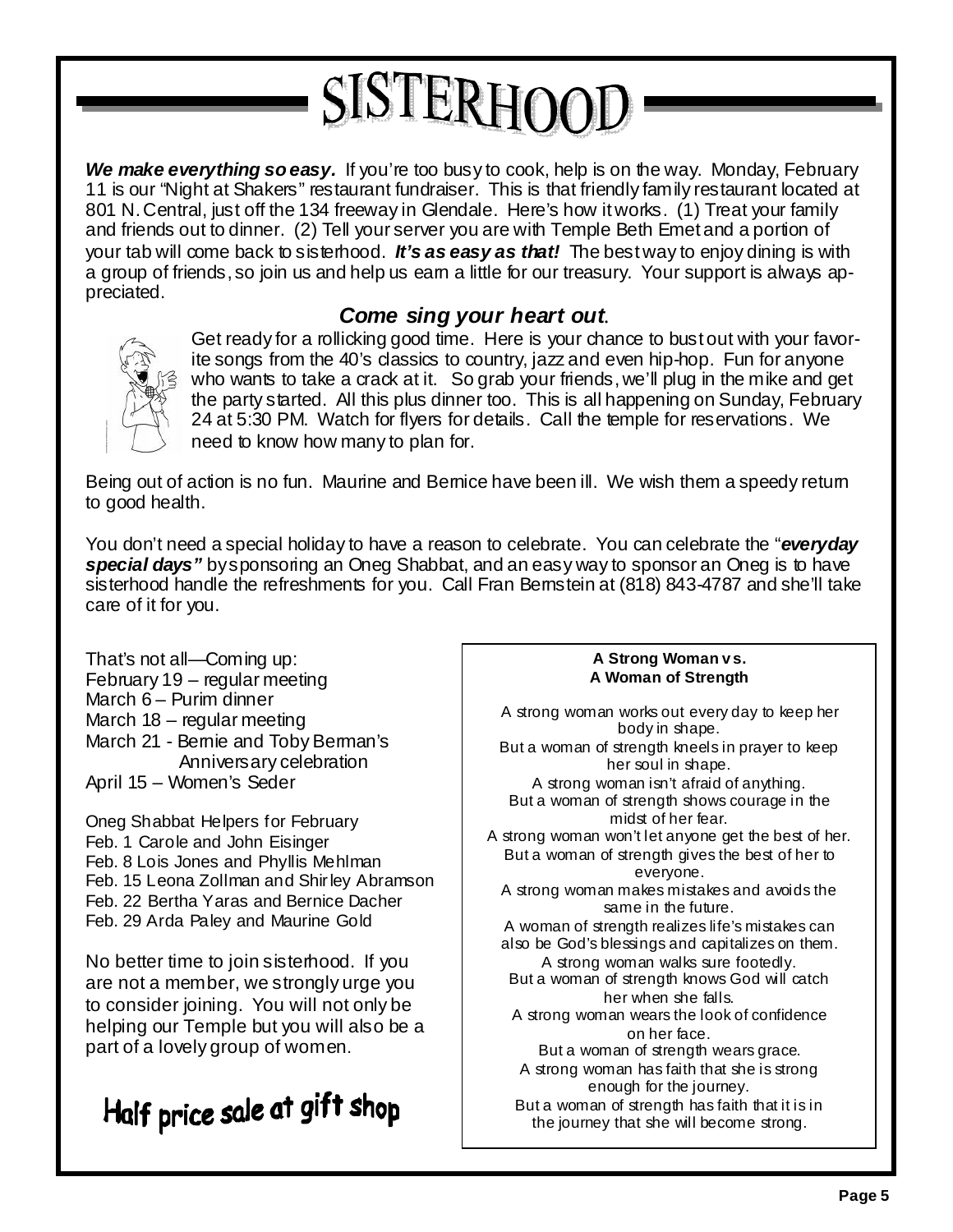| 2008                                                                                                           | February                                                                                        |                                                                                            | 5768                        |
|----------------------------------------------------------------------------------------------------------------|-------------------------------------------------------------------------------------------------|--------------------------------------------------------------------------------------------|-----------------------------|
| <b>Sunday</b>                                                                                                  | <b>Monday</b>                                                                                   | <b>Tuesday</b>                                                                             | Wednesday                   |
|                                                                                                                |                                                                                                 |                                                                                            |                             |
| $\mathbf{3}$                                                                                                   | $\overline{4}$                                                                                  | 5<br><b>Adult Education</b><br>7:30 PM<br><b>Jews In American Sports</b>                   | 6<br>6:30 PM Cribbage Club  |
| 10                                                                                                             | 11<br>3:00 PM to 9:00 PM<br><b>Sisterhood restaurant</b><br>fundraiser at Shakers<br>restaurant | 12<br>7:30 PM: Temple Board<br><b>Meeting</b><br>(members in good standing<br>are welcome) | 13<br>6:30 PM Cribbage Club |
| 17                                                                                                             | 18<br><b>President's Day</b>                                                                    | 19<br>7:30 PM Sisterhood<br><b>Meeting</b>                                                 | 20<br>6:30 PM Cribbage Club |
| 24<br>9:30 AM<br><b>Men's Club Meeting and</b><br>breakfast<br><b>Naoma Goodman</b><br><b>Memorial Service</b> | 25                                                                                              | 26                                                                                         | 27<br>6:30 PM Cribbage Club |
| $\boldsymbol{2}$<br>P <del>age o</del>                                                                         | $\overline{\mathbf{3}}$                                                                         | $\overline{4}$                                                                             | 5<br>6:30 PM Cribbage Club  |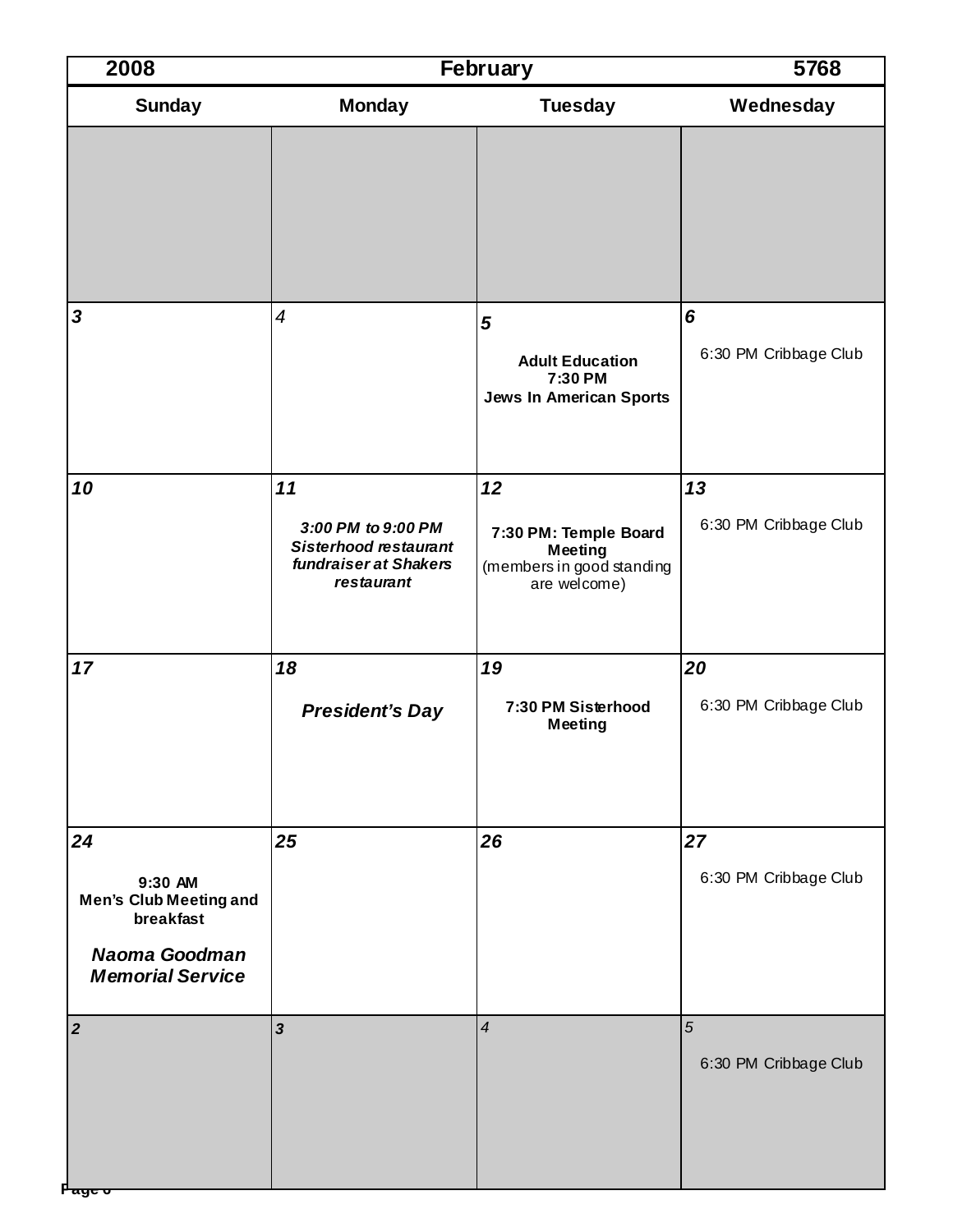| 2008            | <b>February</b>                                                                                                                                        | 5768                                                                                                                                                                                    |
|-----------------|--------------------------------------------------------------------------------------------------------------------------------------------------------|-----------------------------------------------------------------------------------------------------------------------------------------------------------------------------------------|
| <b>Thursday</b> | <b>Friday</b>                                                                                                                                          | <b>Saturday</b>                                                                                                                                                                         |
|                 | $\boldsymbol{\mathcal{L}}$                                                                                                                             | $\overline{2}$<br>9:00 AM-Religious School                                                                                                                                              |
| $\overline{7}$  | 8<br>7:30 PM Shabbat Services<br>Oneg Shabbat hosted by<br>the De Luca Family in honor of<br><b>Mike and Gilda Siegel's</b><br><b>56th Anniversary</b> | 9<br>$9:15 - 12:15$ PM-<br><b>Religious School Field Trip to</b><br><b>Skirball Cultural Center</b><br>Grades K-3 "Noah's Ark<br><b>Grades 4-Confirmation</b><br>"The Immigration Story |
| 14              | 15<br>7:30 PM Shabbat Services                                                                                                                         | 16<br><b>No Religious School</b>                                                                                                                                                        |
| 21              | 22<br>7:30PM Shabbat Services<br>Oneg Shabbat hosted by<br>the Feit Family in honor of<br><b>Steven Feit's Bar Mitzvah</b>                             | 23<br>9:00 AM-Religious School<br><b>Steven Feit Bar Mitzvah</b>                                                                                                                        |
| 28              | 29<br>7:30PM Shabbat Service                                                                                                                           | $\mathbf{1}$<br>9:00 AM-Religious School                                                                                                                                                |
| 6               | $\overline{7}$<br>7:30 PM Shabbat Services                                                                                                             | $\boldsymbol{\delta}$<br>9:00 AM-Religious School                                                                                                                                       |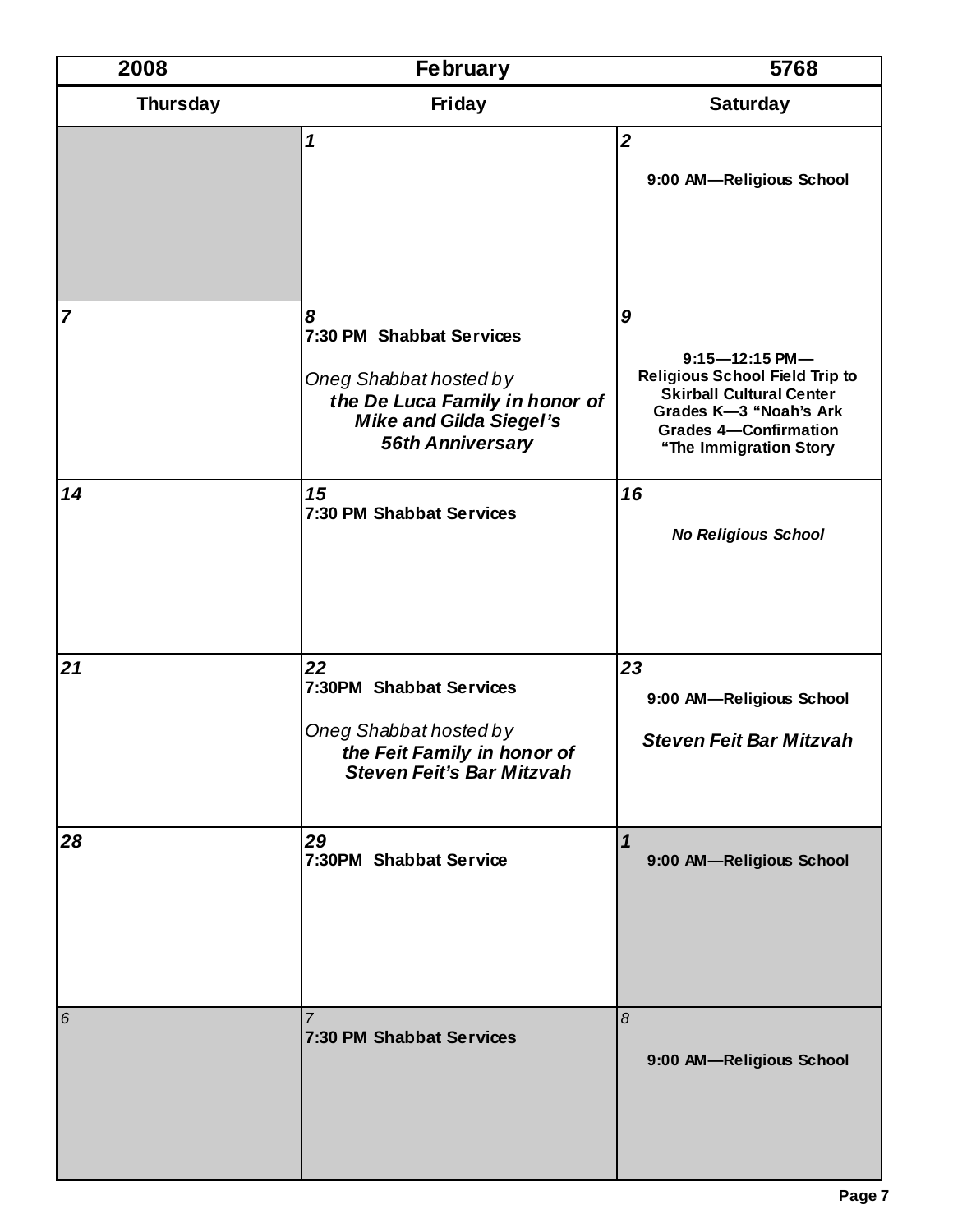#### February Yahrzeits

**Feb 23 at Temple**

REMEMBERED BY DATE

#### **Feb 2 at Temple**

| Sara M. Rosen                        | Elizabeth Rosen       | Feb. 1 |  |
|--------------------------------------|-----------------------|--------|--|
| Margary Winston                      | <b>Brian Sheppard</b> | Feb. 1 |  |
| Margary Winston                      | Harriett & Lou        | Feb. 1 |  |
| <b>Robert Sutton</b>                 | Sylvia G. Sutton      | Feb. 1 |  |
| Ilse Korant Schwalbe R. Max Schwalbe |                       | Feb. 1 |  |
| Philip Brown                         | Margery Brown         | Feb. 3 |  |
| Amelia Kapson                        | Henry Kapson          | Feb. 3 |  |

#### **Feb 9 at Temple**

**Feb 16 at Temple**

| Stella Pollack      | Congregation             | Feb. 4  |     |
|---------------------|--------------------------|---------|-----|
| Morris Miller       | M/M Jerry Krakowski Feb. |         | - 5 |
| Anna Shapiro        | Harriett Schwab          | Feb.    | -5  |
| Freda Slavin        | Lois Jones               | Feb. 6  |     |
| Anne Hernandez      | Elizabeth Postal         | Feb. 6  |     |
| Bertha S. Friedman  | Neal Friedman            | Feb. 7  |     |
| Bertha S. Friedman  | Sharon E. Friedman       | Feb. 7  |     |
| David Kleinberg     | Frances Kleinberg        | Feb. 8  |     |
| Frances Levenson    | Gladys McDonald          | Feb. 9  |     |
| Jean Zweier         | Zweier Family            | Feb. 9  |     |
| Nathan H. Rose      | <b>Beverly Genereux</b>  | Feb. 10 |     |
| Phillip Cooperstein | Toby Berman              | Feb. 10 |     |
| Marlene Meadow      | Madelynne                | Feb. 10 |     |

Solomon Shimmel Cliff Rayman Feb. 11 Lucile Matthews Doris Jones Feb. 11 Mary Beth Naythons David Naythons Feb. 13 June Beck Ray Beck Feb. 14 Maxwell Feinstein Joel Feinstein Feb. 14 Meyer Carlin Lynda Carlin Feb. 14 Lillian Schredder Bonnie Friedman Feb. 14

Alan Sloves Myra Sloves Feb. 15 Helen Naythons David Naythons Feb. 15 Mary Blakeman Lillian Blakeman Feb. 15 Eva Cohn Rabin Susan Rabin Feb. 16 Susan L. Merrill Andrew Merrill Feb. 17

#### Aaron Carp **Edith Strauss** Dick Fishman Frank Genereux Samuel Gramowitz Samuel Gramowitz Jack Siegel Simon Peurve Leni Gaertner Norman Newman Mickey Samuels Gershon Kaplan Lizzie Estes Jennie Mehlman Ester Kapson

#### **March 2 at Temple**

Norman A. Cutler Sylvi Norman A. Cutler Barba Frederick Molenky Rabb Ida Kushner Freda David Estes Feb. 2010 Melvin Mann Gloria Bernice Clamage Harla Nathan Estes **Anne** Albert Aaron Anderle Bonn Irving Schredder Bonn Jennie Fiskin Harriett Schwab Feb. 29

#### NAME REMEMBERED BY DATE

| Alfred Jackman          | Evelyn Jackman          | Feb. 18 |
|-------------------------|-------------------------|---------|
| Alfred Jackman          | Debra Fishel            | Feb. 18 |
| Alfred Jackman          | Roberta Baker           | Feb. 18 |
| Alfred Jackman          | Marcia Jackman          | Feb. 18 |
| Florence Katz           | Linda M. Kieman         | Feb. 18 |
| Aaron Carp              | Dr. Sid Carp            | Feb. 18 |
| <b>Edith Strauss</b>    | Nathan Strauss          | Feb. 19 |
| Dick Fishman            | Scott Fishman           | Feb. 19 |
| <b>Frank Genereux</b>   | <b>Beverly Genereux</b> | Feb. 19 |
| <b>Samuel Gramowitz</b> | Lillian Blakeman        | Feb. 20 |
| <b>Samuel Gramowitz</b> | Rhoda Bibicoff          | Feb. 20 |
| Jack Siegel             | Lester Pink             | Feb. 20 |
| Simon Peurye            | Leo Peckman             | Feb. 20 |
| Leni Gaertner           | Helen Pappert           | Feb. 21 |
| Norman Newman           | Mickie Newman           | Feb. 21 |
| Mickey Samuels          | Harriett Schwab         | Feb. 23 |
| Gershon Kaplan          | Anita Woolf             | Feb. 23 |
| Lizzie Estes            | Anne Estes              | Feb. 24 |
| Jennie Mehlman          | Phylis Mehlman          | Feb. 24 |
| Ester Kapson            | Henry Kapson            | Feb. 24 |
|                         |                         |         |

Renee Sloves Myra Sloves Feb. 26

| ៲៴៲៴៴៰៵       | 1 GU. ZU |
|---------------|----------|
| a Morris      | Feb. 26  |
| ara Wechter   | Feb. 26  |
| oi Mark Sobel | Feb. 26  |
| a Murez       | Feb. 27  |
| <b>E</b> stes | Feb. 27  |
| a Kurey       | Feb. 27  |
| and Green     | Feb. 27  |
| e Estes       | Feb. 28  |
| iie Bunyik    | Feb. 28  |
| nie Friedman  | Feb. 28  |
|               |          |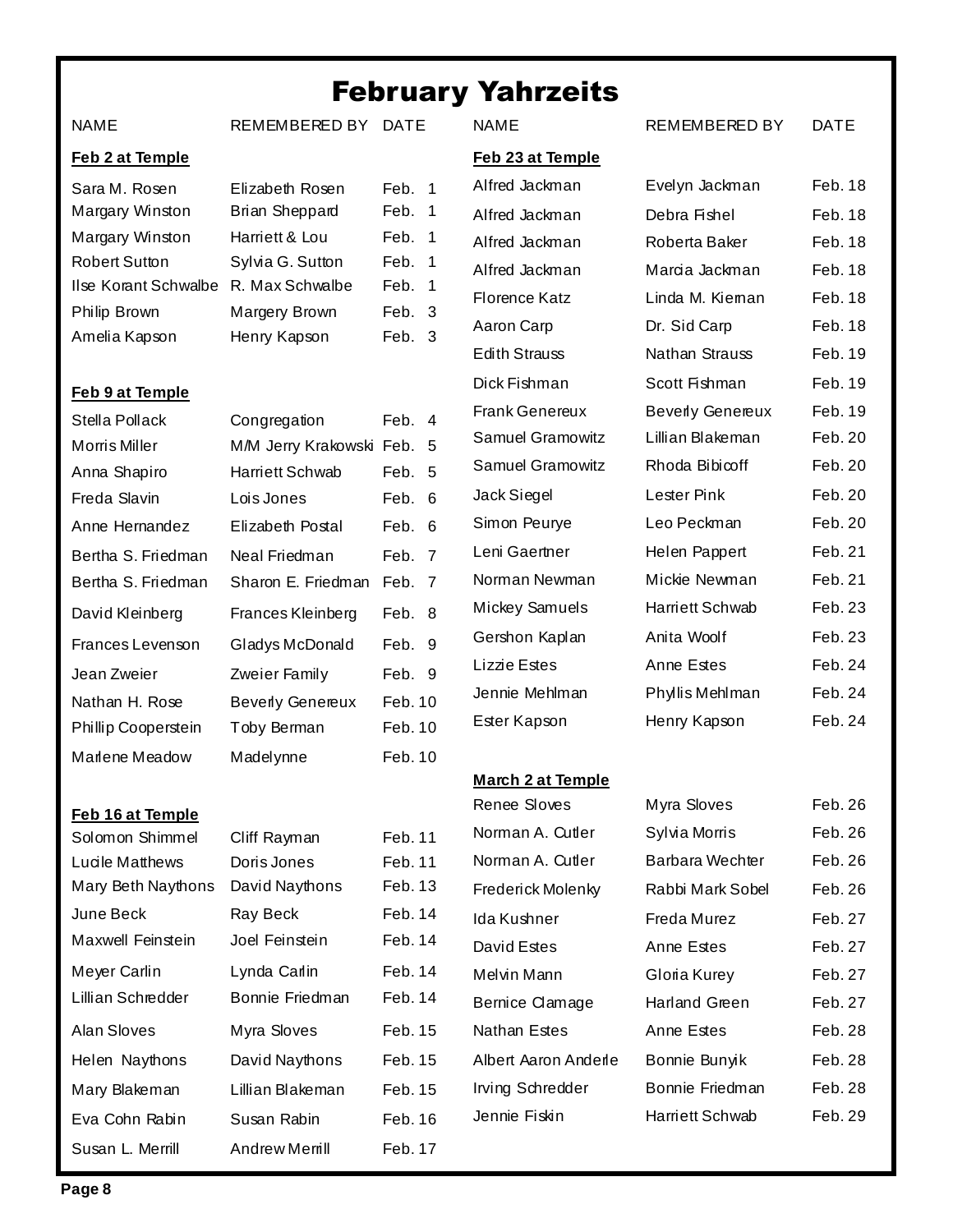

**Havurah 007** has regrouped, reorganized and is up and running again with a lot of enthusiasm. They have already swung into action with plans for their gettogethers.

**Simcha L'Chaim Havurah** is a close knit group of Temple members. In January they celebrated their anniversary at Hill Street Café.

If you are interested in joining or forming a havurah, call Ruth Glick at 818-780-9134 for information.

**Seeking Oneg Shabbat Helpers!** Call the office and let us know what Friday night you would be willing to assist us with setting up the Oneg, greeting people as they arrive, passing out grape juice for the kiddish. Amplify the tzedek in you ... Say... "I will do whatever I can to help."

We report the passing of Temple friend **Louise Haines**  And extend our condolences to her fam**i**ly.



Lefferson  $\mathscr{D}_\mathrm{rep}$ 

15% Discount for Members of Temple Beth Emet

SAT | ACT | LSAT | GM AT | GRE K-12 Academic Tutoring Language Instruction

Tutors with years of teaching experience Private, Personally-Tailored Instruction All Sessions at or near student's hom e

#### www .jeffersonprep.com 1.888.west.jeff peter@jeffersonprep .com 1.888.937.8533

Questions:

- 1. What do bulletproof vests, fire escapes, windshield wipers and laser printers all have in common?
- 2. If you were to spell out numbers, how far would you have to go until you would find the letter "A"?

1. They were all invented by women. Z. One Ihousand

Answers:



We now accept Visa®, Master Card<sup>®</sup>, Discover<sup>®</sup> and American Express<sup>®</sup> for hassle free payments of dues, tributes, donations and even at the gift shop.

**Raise Funds for the Temple and Help the Env ironment at the Same Time!**

# **CECYCLING**<br>CELL PHONES: Simply collect cell phones from your parents,

friends, neighbors, & from businesses in your community.



**TONER AND INK JET:** Collect all your used inkjet and toner cartridges from everybody you know.

**ALUMINUM CANS:** Don't throw that empty soda can away. Collect aluminum cans from your friends, family and neighbors and bring them to the Temple so they can be redeemed for cash. (Please rinse out)

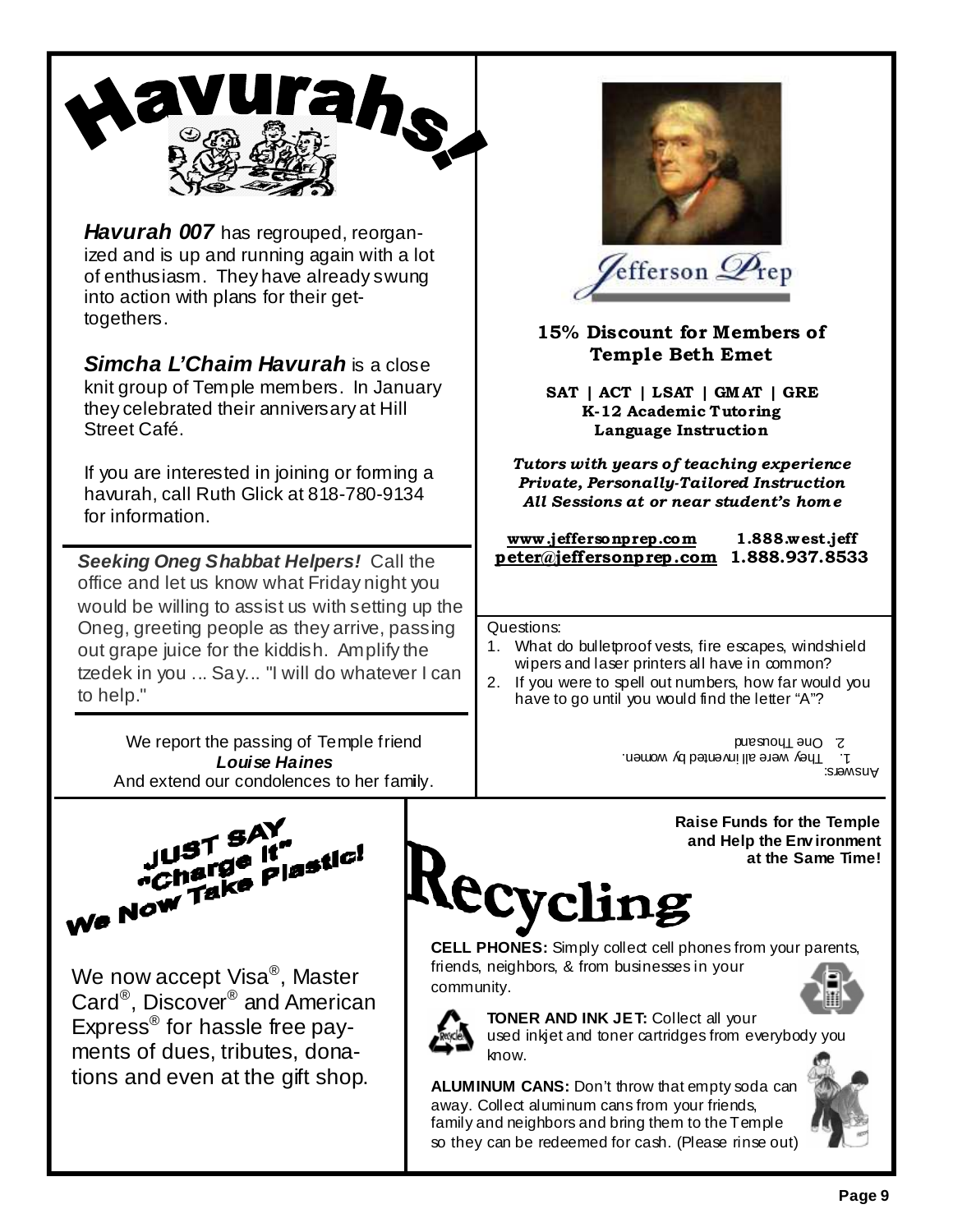#### **NEIL MARGOLIN IRA L. GOLDSTEIN Attorney at Law ATTORNEY AT LAW** Work Injuries, Auto Accidents 2550 N. Hollywood Way, Suite 201 Burbank, California 91505 Criminal Law (818) 845-1421 Over 33 years experience **Estate Planning - Probate - Family Law** www.Liptonmargolin.com  $Lipmar1@Yahoo.com$ **Civil and Business Matters**  $(818) 508 - 7100$ **AANOCCHIA GROUD** ILLSI MEMORIAL PARK AND MORTUARY <del>●</del> Special discounts and financing for members of Temple Beth Emet <sup>J</sup>CTION & REA **Paul Goldstein, Director of Sales**  John. S. Manocchia 1741 North Rose Street 6001 Centinela Ave., Los Angeles, CA 90045 Burbank, CA 91505 Auctioneer/Realtor (800) 576-1994 ▪ (310) 641-0707 ▪ FD 1358 Mobile (818) 266-1372 Tel-Fax (818) 848-8436 www.hillsidememorial.org Blue Cross of California takes **Michael S. Yarus** 335 N. Maple Drive the worry out of health care. *Associate Vice President* Suite 150 *Financial Advisor* Beverly Hills, CA 90210 Our goal is to make staying healthy easier with a variety of affordable plans to fit your needs. For over 65 years, toll free 800 669 4866 Blue Cross has been a leader in California offering quality tel 310 285 4916 health care coverage with over 41,000 doctors and 400 fax 310 859 7245 hospitals in our network. We offer: **Morgan Stanley**  • **Medicare Supplement Plans • Individual and Family Plans** • **Prescription Drug Coverage • HSA-Compatible Plans** michael.yarus@morganstanley.com by BC Life & Health Insurance Company • **Dental Coverage • Plans for Small Businesses Burbank Supply Co. Call now and let us help take the worry out of your health care!**  General Agency Insurance **General Merchandise "You Want It, We Can Get It"**  Development Services Authorized Independent Agent **3407 Wyoming Ave.**  8901 Olympic Blvd, Beverly Hills, CA 90211 BlueCross **Burbank, CA**  of California (310) 657-0100 The Power of Blue.<sup>34</sup> insure@gaids.com • www.gaids.com Mark Greenfield CA Insurance License #0511888 Cell (818) 749-2839 Phone (818) 954-8861

Fax (818) 954-8861

Blue Cross of California (BCC) and BC Life & Health Insurance Company (BCL&H) are Independent Licensees of the Blue Cross Association (BCA). The Power of Blue and the Blue Cross name and symbol are registered service marks of the BCA. ©2005 BCC. CAN119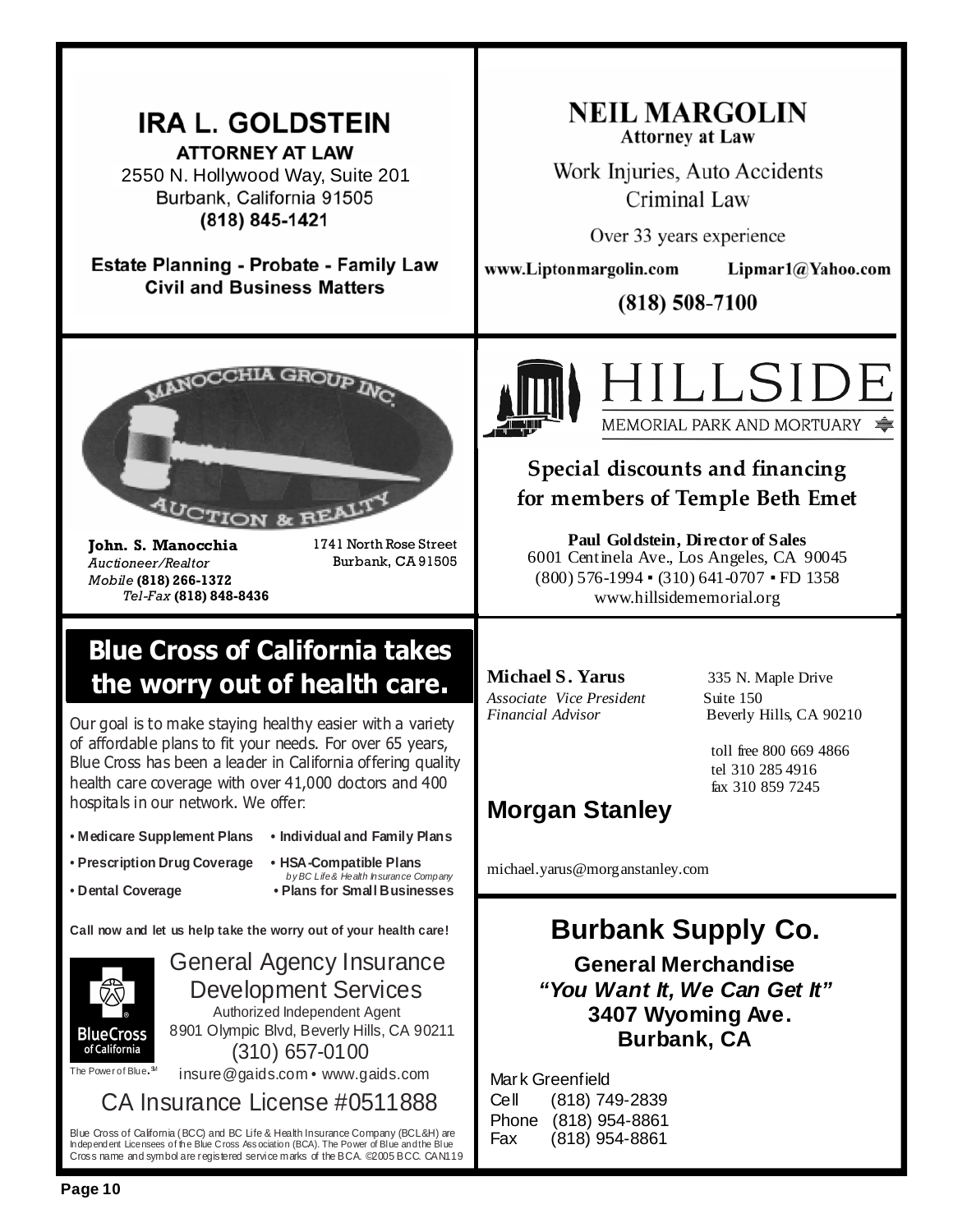

#### **CHOICEST BOUNTIES**  By Abraham Lincoln

We have been the recipients of the choicest bounties of Heaven. We have grow n in numbers, w ealth, and pow er as no other nation has ever grow n. But w e have forgotten God. We have forgotten the gracious

hand w hich preserved us in peace and multiplied and enriched and strengthened us, and w e have vainly imagined, in the deceitfulness of our hearts, that all these blessings w ere produced by some superior w isdom and virtue of our ow n.

Intoxicated w ith unbroken success, we have become too self-sufficient to feel the necessity of redeeming and preserving grace, too proud to pray to the God that made us.

In 1700 the Jew ish population of America w as about 250.



In 1789 Gershom Mendes-Seixas, Hazan of New York's Jew ish congregation, w as invited to the inauguration of President George Washington.

Mon.-Fri.  $9 - 6$ 



PHOTO . DIGITAL . VIDEO

**Henry Gross** Certified Photographic Consultant

519 N. Glenoaks Blvd. Burbank, CA 91502

Phone: (818) 841-5011 Fax: (818) 845-3331



1501 W. Magnolia Blvd. Burbank, California 91506 Cell (818) 395-3974 Business (818) 845-8322 Direct (818) 566-6935 Fax (818) 845-3728 jerrystarkand@aol.com Each Office Is Independently Owned And Operated **Jerry Starkand REALTOR®** 



#### **We now have available, to all Temple families, a new "Family Guide to the Holidays."**

In it you will find guides to blessings and rituals for everyday Jewish life as well as how to celebrate holidays, baby ceremonies, Bar and Bat Mitzvahs, special occasions and much more. This outstanding guide can be picked up at the Temple.